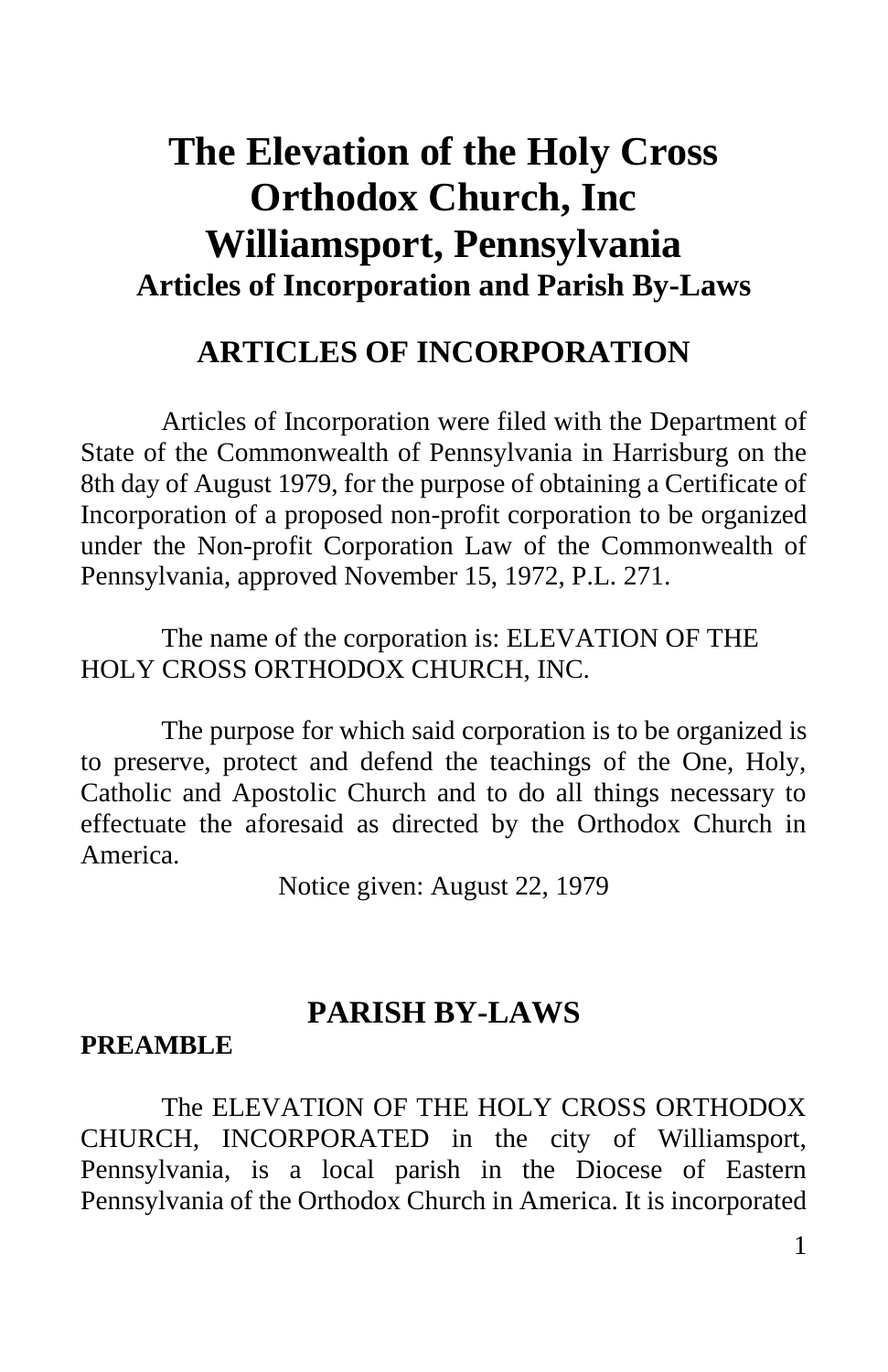under the laws of the State of Pennsylvania under the name of The ELEVATION OF THE HOLY CROSS ORTHODOX CHURCH, INC. Hereafter, the corporation shall be referred to as "the parish".

The Orthodox Church in America is an autocephalous Church with territorial jurisdiction in the United States of America and in Canada. The Orthodox Church in America also exercises jurisdiction over its Diocese within the United Mexican States. The Statute of The Orthodox Church in America conforms to Holy Scripture, Holy Tradition, the Sacred Canons of the Ecumenical and Local Councils, those of the Holy Fathers, and the canonical tradition of the Orthodox Church.

The All-American Council is the highest legislative and administrative authority within the Church. The Council brings together the various elements of the Church to bear witness to her identity, unity, and mission.

The Metropolitan enjoys primacy of honor among the bishops of Orthodox Church in America. As Primate, he shows concern for the internal and external welfare of the entire Church. He is the president of the Holy Synod. He is the ruling archbishop of the Archdiocese of Washington and bears the title "Metropolitan of All America and Canada." The Metropolitan is commemorated by all bishops during liturgical services.

The Diocese is the basic Church body which unites parishes and institutions, usually in a defined geographical area, under the authority of a Diocesan Bishop. He governs with the assistance of a Diocesan Assembly and a Diocesan Council. For purposes of this Statute, the Diocesan Bishop, the Diocesan Council and the Diocesan Assembly, each acting in its proper capacity, shall constitute the Diocesan Authority.

The Parish is a local Orthodox Eucharistic community having at its head a duly-appointed priest canonically established by and subject to the authority of the Diocesan Bishop. The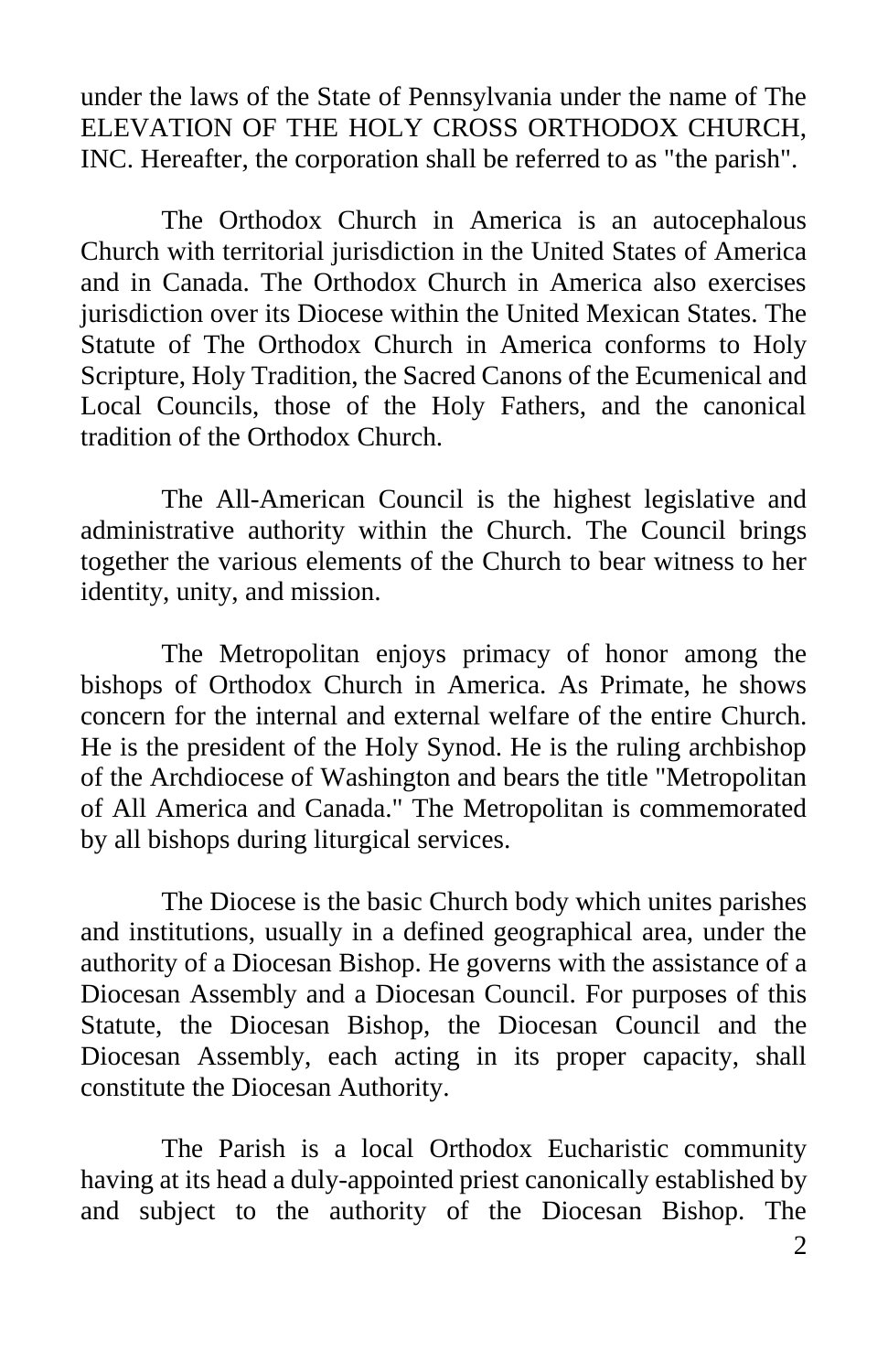organization and administration of a parish are subject to The Statute of the Orthodox Church in America, the statute or Bylaws of the Diocese, and the parish Bylaws approved by the Diocesan Authority.

The Parish fully accepts the STATUTE OF THE ORTHODOX CHURCH IN AMERICA as normative in its total life.

#### **ARTICLE ONE: THE RECTOR**

1. The Parish Priest, also referred to as rector or priest-in-charge, by virtue of his ordination and canonical appointment, serves as the spiritual father and teacher of that portion of the flock of Christ entrusted to him, the first among the parish clergy, and presides over liturgical worship in accordance with the tradition and the norms of the Church.

2. By virtue of the authority delegated to him at his appointment by the Diocesan Bishop, the Parish Priest, as head of the parish, shall:

> i. Teach, sanctify, and edify the faithful entrusted to his spiritual care with no partiality;

> ii. Provide for the administration of the sacraments and the celebration of all liturgical services;

> iii. Ensure that all educational, philanthropic, social, and cultural activities within the parish or of the parish are consistent with the mission of the Church;

> iv. Head and administer the parish consistent with the provisions of this Statute, the governing documents of the Diocese and parish, and the directives of the Diocesan Authority in cooperation with the Parish Council. No activities in the parish can be initiated without his knowledge, approval, and blessing; neither should he do anything pertaining to the parish without the knowledge of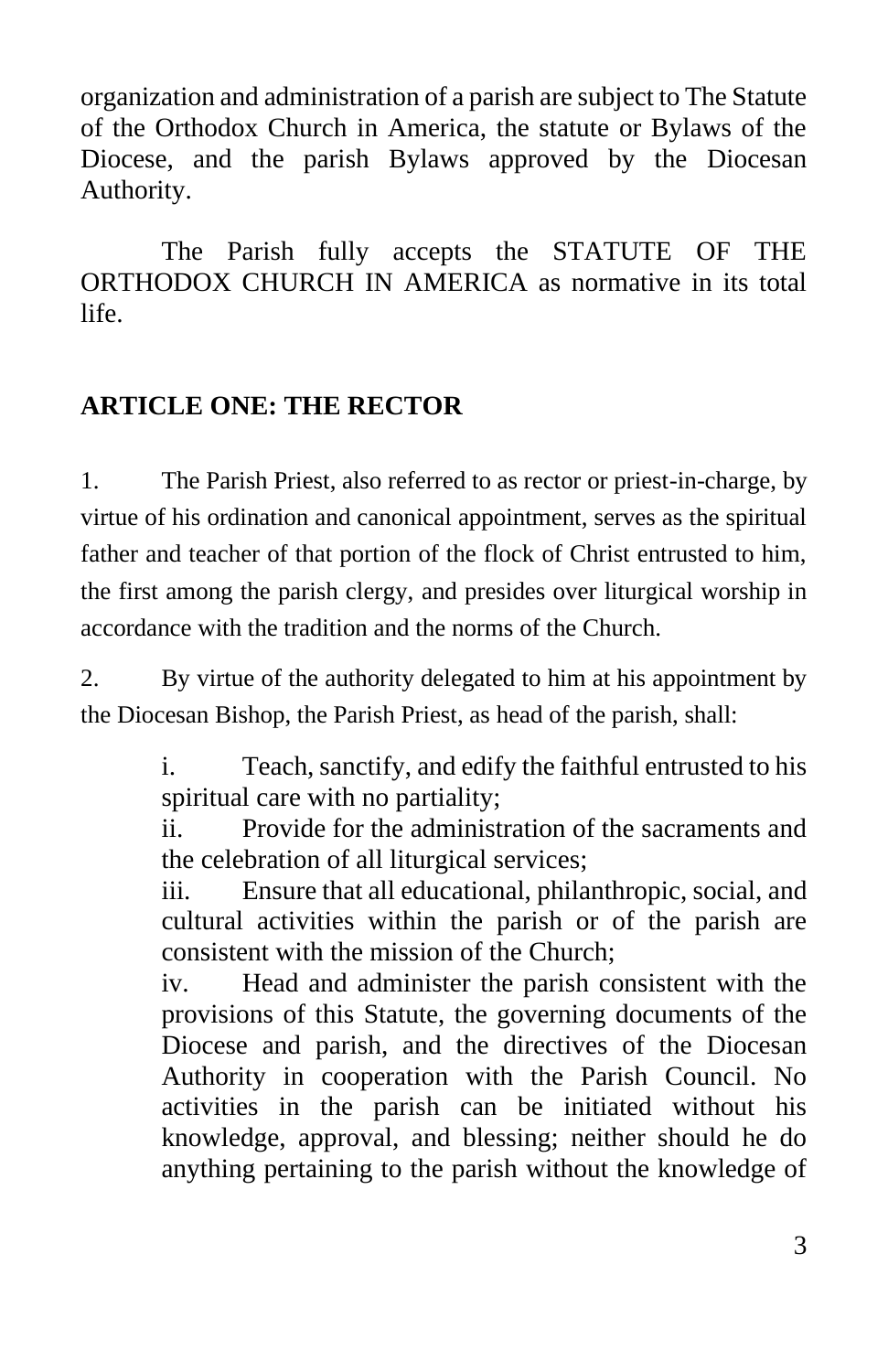the appropriate parish bodies, so that always and everywhere there may be mutual trust, cooperation, unity, and love;

v. Normally preside over the Parish Meeting and Parish Council, except in cases when the Bishop is present or when the Bishop's delegate is present for this purpose, although if he desires, he may authorize the Parish President to preside in these meetings;

vi. Head the parish office and be entrusted with the care, custody, and maintenance of sacramental and administrative records, inventories, and the official parish seal; and

vii. Represent the parish before local civil and judicial authorities and other third parties, either personally or through his delegate.

3. The parish shall compensate the Parish Priest. His compensation shall be determined according to established diocesan procedures and norms. His compensation is to be clearly agreed upon prior to his appointment. All donations to the clergy for the celebration of private rites are to be retained by him in full without accountability to the parish.

4. The Parish Priest possesses the rights and exercises the responsibilities stipulated by the Sacred Canons, the Statute, and the directives of the Holy Synod and the Diocesan Authority.

5. The Parish Priest cannot vacate his parish, change his status, or seek to transfer to another parish or Diocese without the permission of the Bishop.

#### **ARTICLE TWO: PARISHIONERS**

1. A Parishioner is one who, by virtue of Baptism and Chrismation, is a member of the Body of Christ who must strive to live in accordance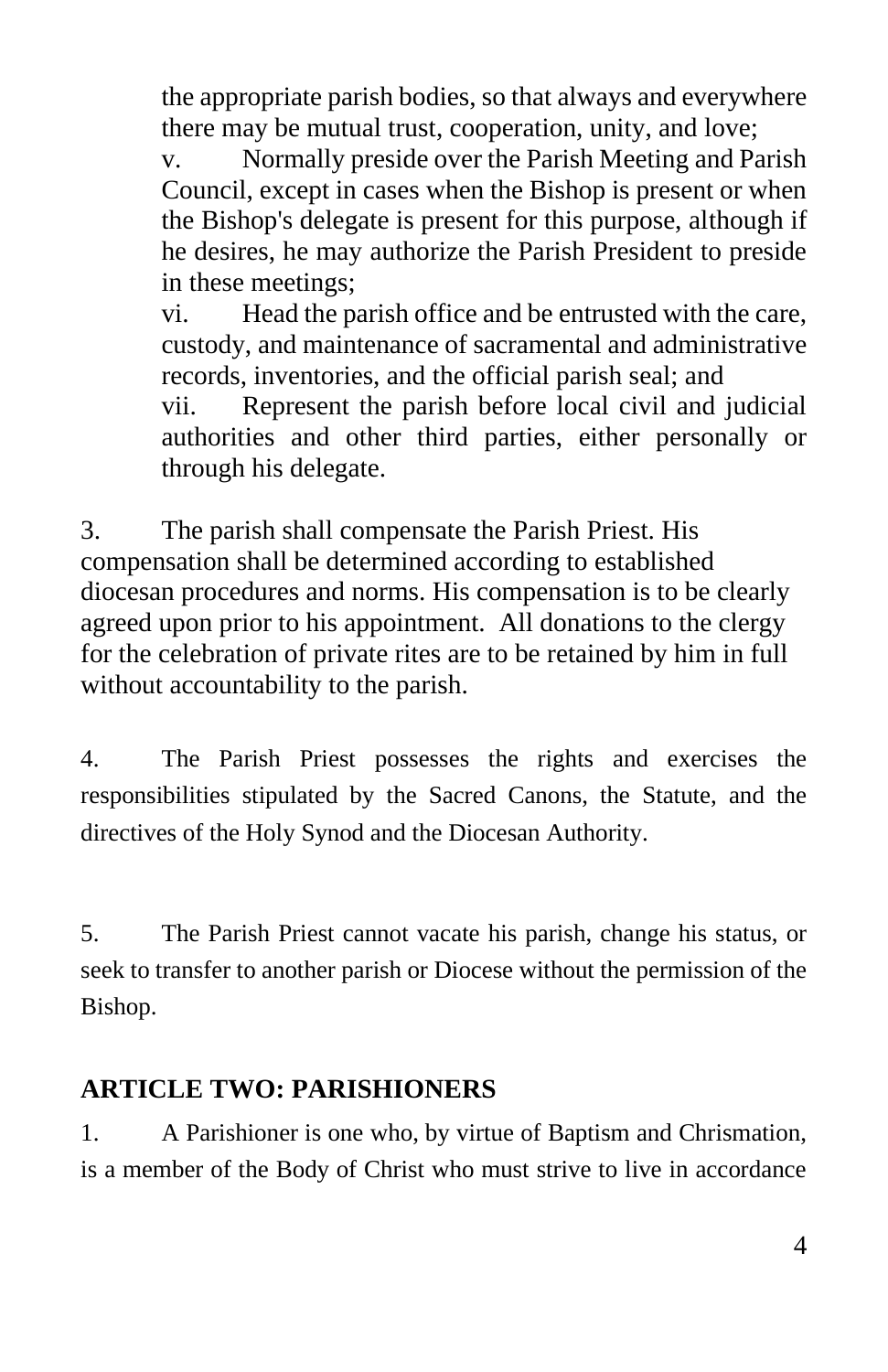with their high calling (Ephesians 4:1) and is incorporated into a local parish community as a parish member.

2. An Orthodox Christian transferring from another Orthodox parish shall present to the Rector a letter of transfer with the signature of the Parish Rector and affixed with the Church Seal, stating that said person is "in good standing".

3. A Parishioner has a reasonable expectation for pastoral care in accordance with the Orthodox tradition. He or she enjoys full benefits of participation in parish life. He or she has the duty to sustain, strengthen and witness to the Orthodox Faith; to live according to the teaching of the Church; to participate in the religious services; to partake of the Holy Sacraments; to fulfill acts of Christian mercy; to support and help the Church. Every parishioner is a steward of the Church, and as such should volunteer his/her services as the need arises in the parish.

4. Parish membership may be suspended or revoked by the Parish Priest or the Diocesan Bishop for due cause, such as but not exclusive to:

i. Open rejection of the Orthodox Faith;

ii. Public and open defamation of, defiance of, or rebellion against ecclesiastical authority;

iii. Grave moral transgression or

iv. Formal association with a non-Orthodox religious body.

5. A Voting Member of the parish is a parishioner who with Pastoral discretion:

i. Is at least eighteen years of age;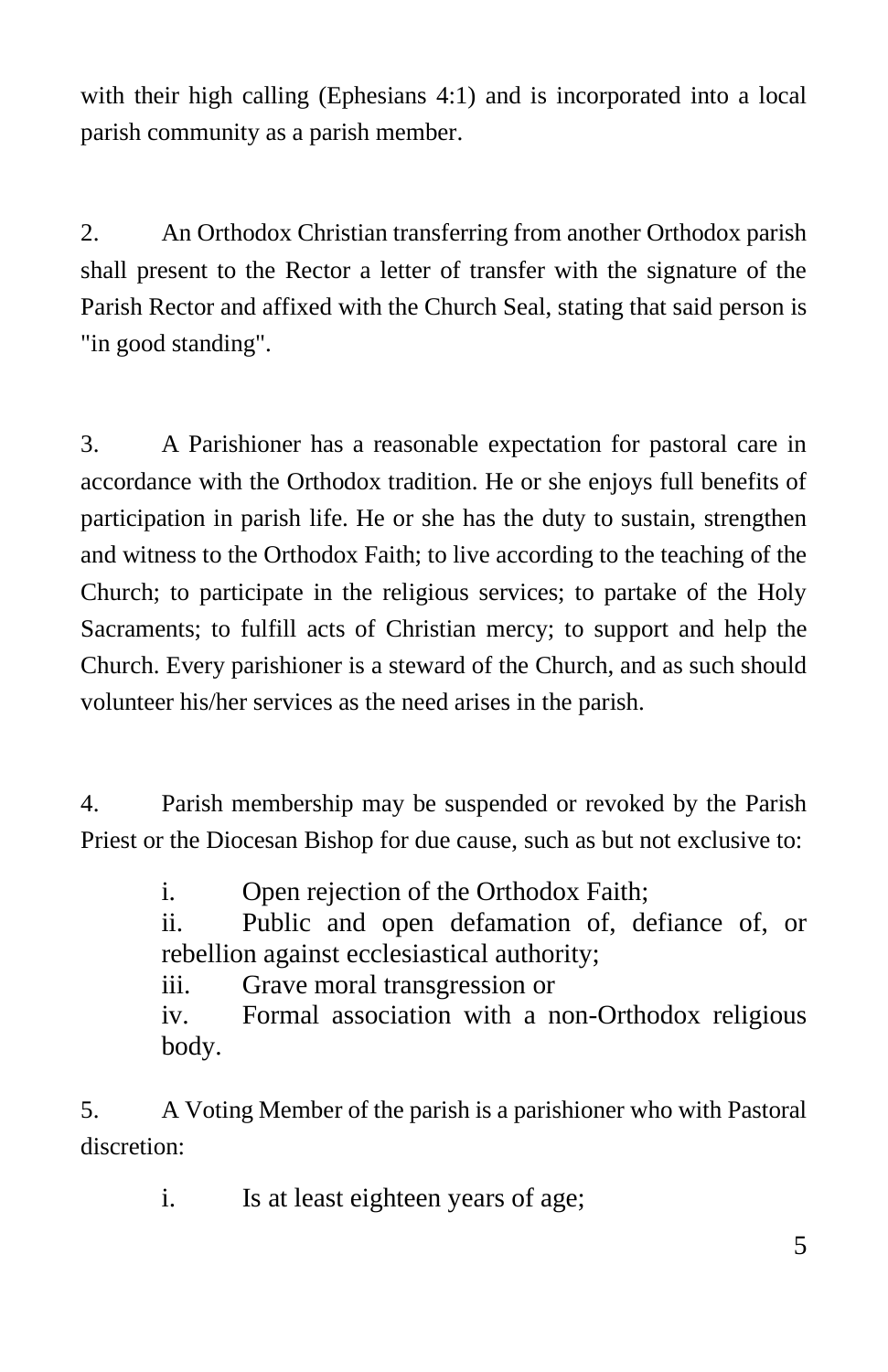ii. Receives the Sacrament of Confession regularly in the parish or, with the permission of the Parish Priest, elsewhere;

iii. Receives Holy Communion regularly in the parish;

iv. Conscientiously fulfills annual financial pledge to the parish;

v. Has been a parishioner for a period of time as fixed by the Diocesan Authority; and

vi. Fulfills financial obligations as established by the All-American Councils, Diocesan Assemblies, and the parish.

Voting Membership shall be denied if these criteria are not met.

6. A Voting Member has accepted the privilege and responsibility to vote in Parish Meetings. A Voting Member may be considered for election to office in appropriate parish bodies. A Voting Member is eligible for election as a delegate to the Diocesan Assembly and the All-American Council.

### **ARTICLE THREE: PARISH PROPERTY**

1. The parish corporation holds legal title to all parish property, assets, and funds. In administering them, the parishioners and the officers elected by them must always remember the religious nature, purposes, and goal of the parish and act as trustees of such property dedicated to the service of God and the use of the Church.

2. All parish property, assets and funds are and shall be owned and held by the parish or parish corporation in trust for the use, purpose, and benefit of the Diocese of The Orthodox Church in America of which it is a part. Trustees of the parish may acquire real estate by gifts, offers, purchase, and by requests for its purpose. All real estate belonging to and held in trust for the parish, or any real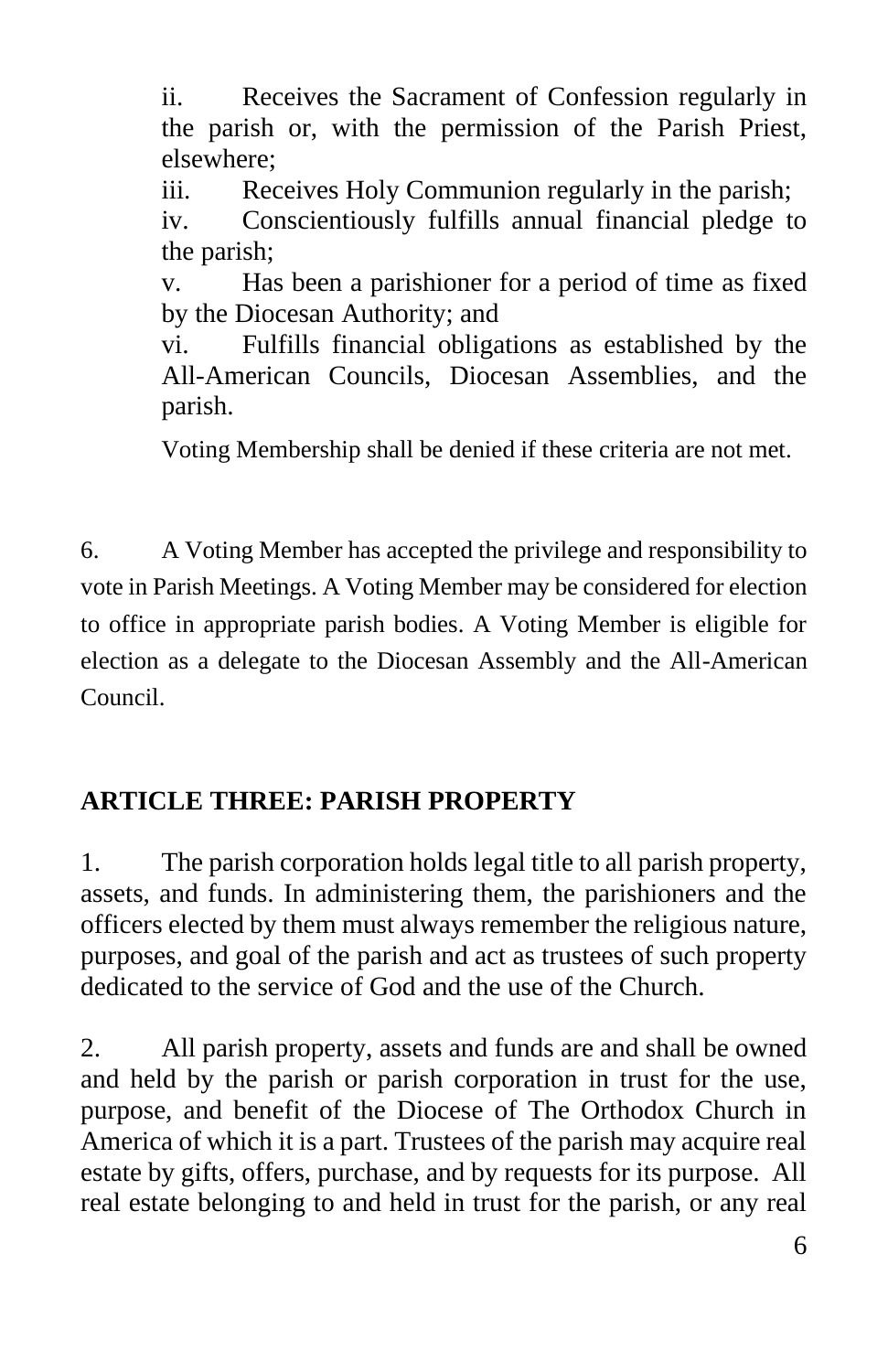estate which may be subsequently acquired by the parish may be sold, exchanged or mortgaged only if such action is ratified by at least 2/3 (two-thirds) of the parishioners and the Diocesan Authority. This provision shall not limit the authority of the parish or parish corporation in its administration of such property, assets, and funds in accord with the faith, governance, and discipline of The Orthodox Church in America.

3. All personal property and ecclesiastical items acquired by the parish in any manner become the property of the parish. The Parish Meeting may sell, exchange, mortgage or otherwise dispose of same by a majority vote at a duly convened Parish Meeting.

4. The funds of the Parish shall be used for the life and growth of the Parish. They shall be deposited in accounts in such amounts as deemed wise and proper by the Parish Council. All deposits shall be made in the name of HOLY CROSS ORTHODOX CHURCH (Williamsport, Pennsylvania).

5. The official Parish Corporation Seal will be affixed by the Rector on all documents requiring same. The Corporate Seal remains at all times in the custodianship of the Rector.

6. In the event the Diocese shall be dissolved or attempt to disaffiliate from The Orthodox Church in America in a disorderly manner, all parish property, assets and funds of such Diocese are and shall remain subject to the use, purpose, and benefit of The Orthodox Church in America.

7. If the parish is canonically suppressed or otherwise ceases to exist, its real and personal property is disposed of in accord with Article Three, Section 2, above. In all cases, the sacred and untouchable items, viz. the Holy Antimension, the Tabernacle, and the Sacred Vessels, as well as all parish records, shall be surrendered to the Diocesan Bishop or his designee.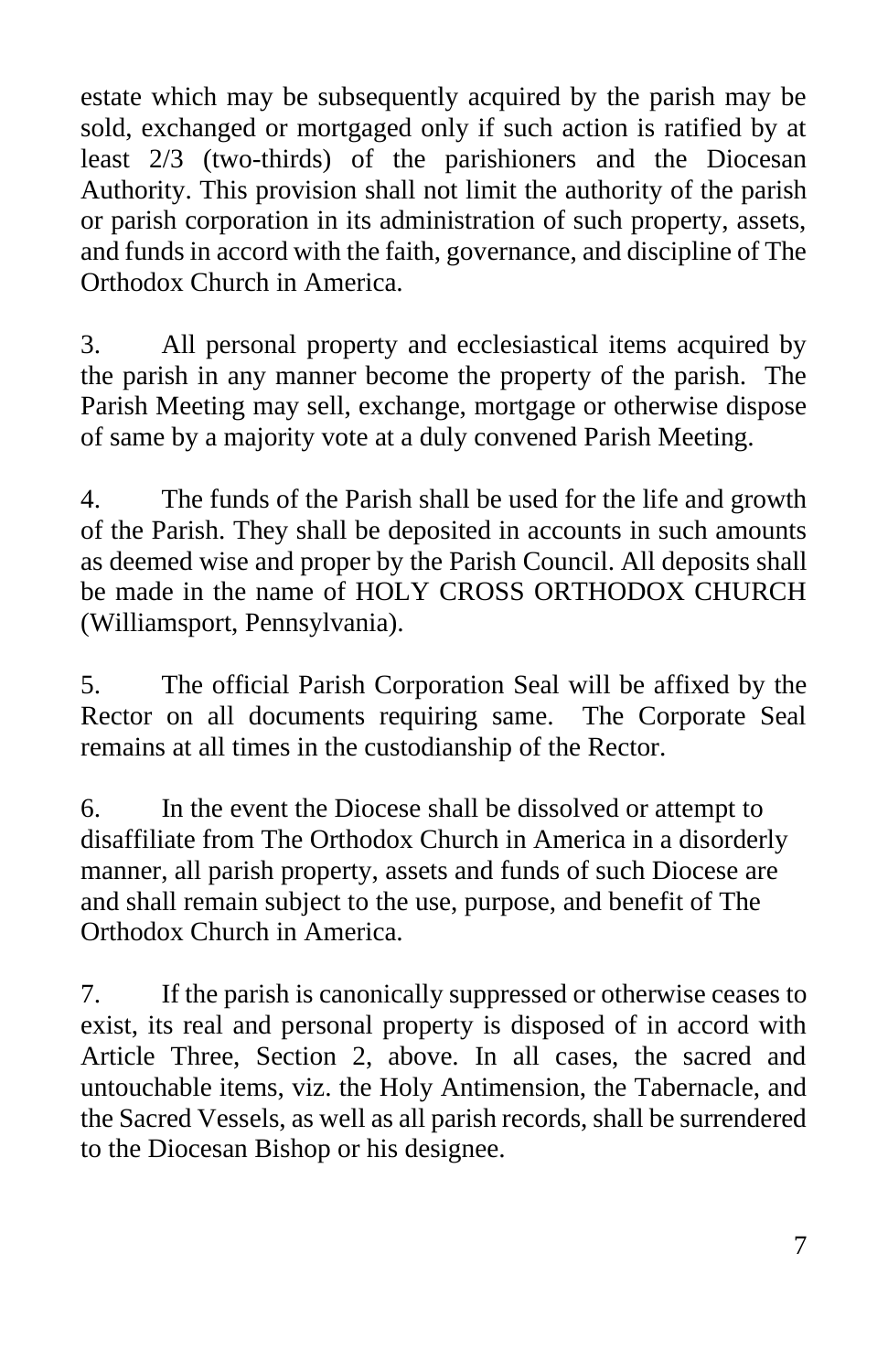#### **ARTICLE FOUR: THE PARISH MEETING**

1. The Parish Meeting meets annually *somewhere within the last two weeks of October and the first week of November* to consider matters pertaining to the life of the parish and to conduct necessary elections relating to the parish as a whole. The Parish Meeting is comprised of the Voting Members of the parish, and such additional persons as shall be provided for by Diocesan and Parish Bylaws, established procedures and norms, normally meeting under the presidency of the Parish Priest, or the Bishop or the Bishop's delegate. The Parish Priest together with the parish council may invite additional persons with or without the right to speak but without the right to vote.

2. i. A special parish meeting, if deemed necessary, shall be held within thirty (30) days after request of the Diocesan Bishop, or Rector, or a majority of the members of the Parish Council, or the petition of at least one-third (1/3) of the parishioners, or the request of the Parish Council to dispense an excess of \$10,000 for an item or project not yet discussed at a parish meeting.

ii. A special parish meeting may be called only for specific purposes, and the purpose(s) must be stated in the required notice to parishioners regarding the special parish meeting. The agenda of any special parish meeting shall be limited to the purpose stated in the notice pertaining to the same.

iii. The Rector shall give notice from the Ambo of the date, time and place of any parish meeting by announcement at least three (3) consecutive Sundays prior to the meeting. All parishioners should further receive written notice in the bulletin regarding any parish meeting at least fourteen (14) days prior to the meeting.

3. The Rector shall preside over all parish meetings, although if he desires, he may authorize the Parish President to preside. The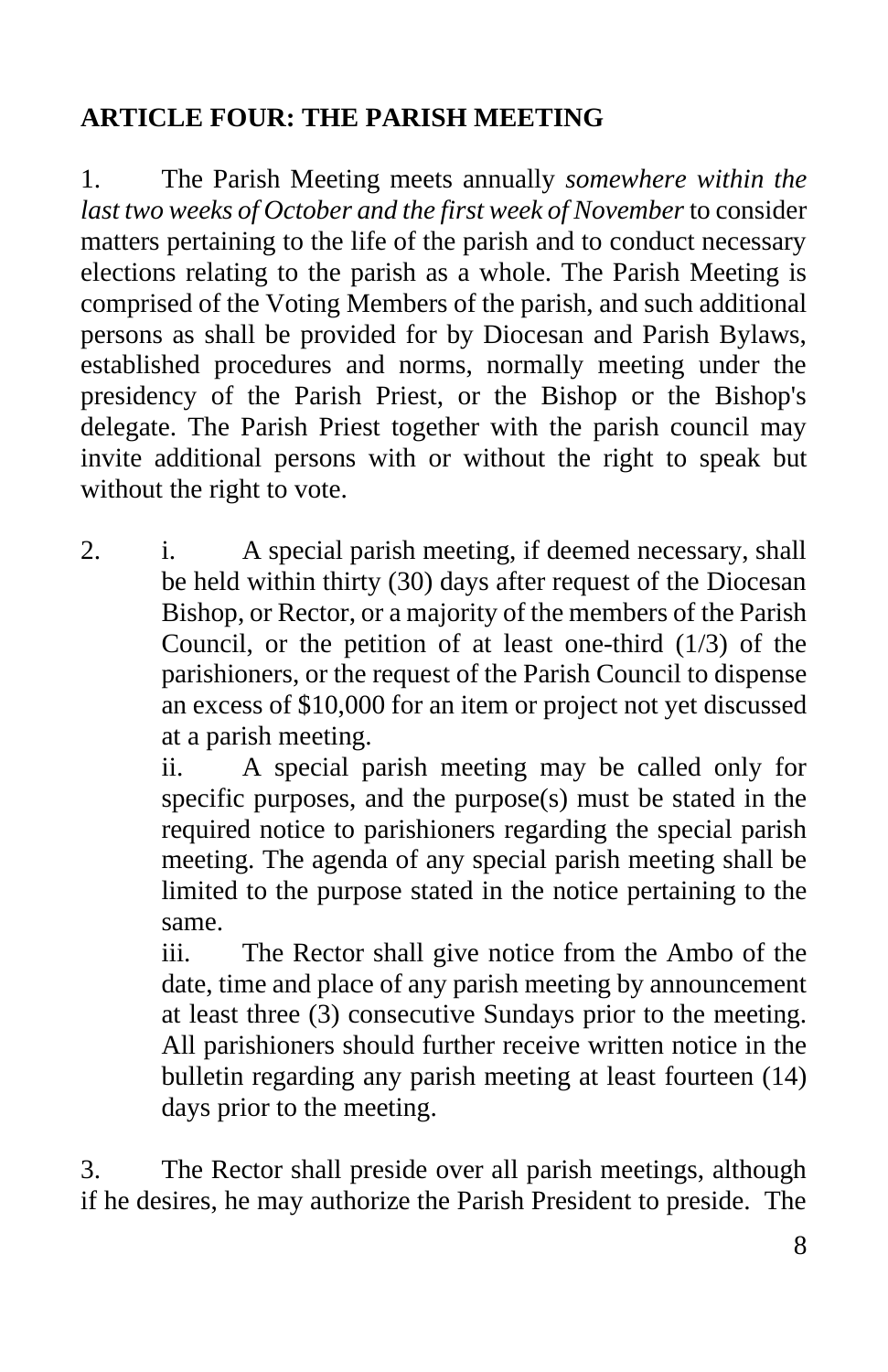Presiding Officer offers business at meetings for deliberation, directs debate, formulates decisions, gives voices and takes them away. The Presiding Officer may, after warning, expel those from the meeting who disturb peace and order. The Presiding Officer will also appoint a secretary for each parish meeting.

4. The required quorum for a parish meeting shall consist of not less than fifty percent (50%) of parishioners "in good standing". If the quorum is not present at any scheduled parish meeting, the meeting shall be adjourned to the following week. Once the quorum has been established, the parish meeting may continue to do business notwithstanding the withdrawal of enough parishioners to leave less than a quorum present.

5. The majority vote of parishioners "in good standing" present shall decide any question or issue brought to a vote, except as otherwise mandatorily required by ecclesiastical or civil law. No voting shall be permitted by proxy. A ballot vote shall be used only if so requested by a majority of those present. If a ballot vote is requested, the Presiding Officer shall appoint three (3) parishioners to count the votes, announce the results, and destroy the ballots.

6. The following matters are within the competence of the Parish Meeting. The Parish Meeting shall:

> i. Hear and approve annual or special reports by committees and parish organizations;

> ii. Consider and decide on matters concerning the purchase, improvement, or sale of real property; investment of parish funds (other than in savings accounts); and the transfer of any interest in or change of ownership and the incurring of indebtedness or otherwise encumbering parish funds or property, subject to the approval of the Diocesan Authority;

> iii. Approve the annual operating budget submitted by the Parish Council;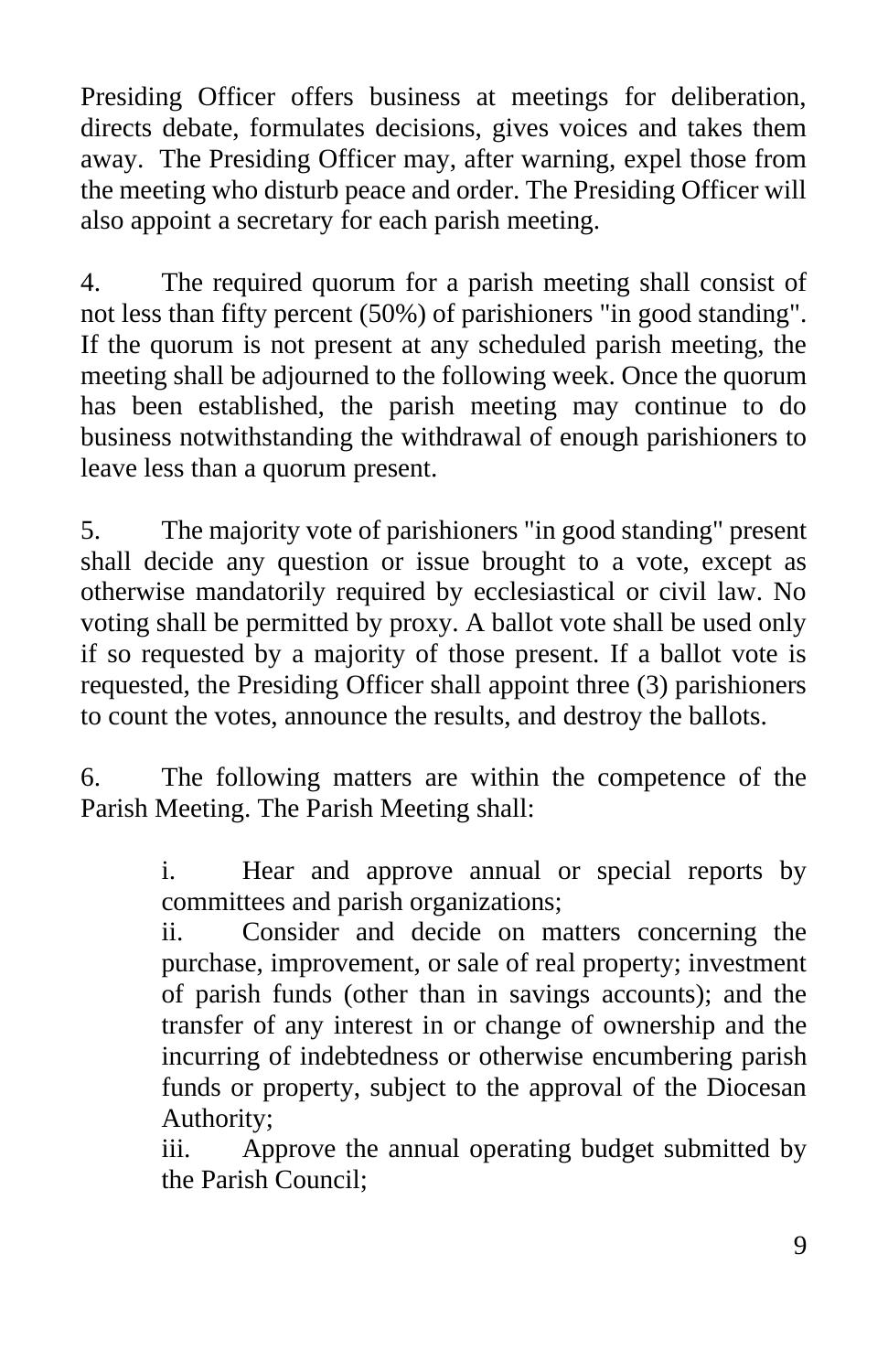iv. Provide for the adoption and amendment of Bylaws, if this is not otherwise provided for;

v. Elect members of the Parish Council, the auditing committee, and the lay delegates to the Diocesan Assembly and to the All-American Council, if the latter is to meet in that current year.

vi. The opportunity for any parishioner to speak on a matter deemed pertinent to the harmony and progress of the parish meeting, and therefore, the parish.

7. In case the Parish Priest disagrees with one or more decisions of the Parish Meeting, his reasoned opinion shall be recorded in the minutes and the matter submitted to the Bishop. So also, if an officer of the Parish Council disagrees with one or more decisions of the Parish Meeting, his or her motivated opinion shall be recorded in the minutes and the matter submitted to the Bishop. The manner in which further dissent is recorded and possibly transmitted to the Bishop shall be dealt with by Diocesan and Parish Bylaws and established procedures and norms.

8. No Parish Meeting, either annual or special, shall take any action which is contrary to or not in accord with the Statute. Should there be any such conflict, the Statute shall prevail. Should there be a question whether an action of a Parish Meeting is valid or lawful under this Statute, the issue shall be submitted to the Diocesan Authority for determination. The decisions of the annual meeting are subject to review by the Diocesan Authority.

#### **ARTICLE FIVE: THE PARISH COUNCIL**

1. The Parish Council is the executive body that assists the Parish Priest in administration of the parish and normally meets under his presidency. The Parish Council is comprised of the Parish Priest, ex officio, the following elected officers: PARISH PRESIDENT, PARISH VICE PRESIDENT, SECRETARY,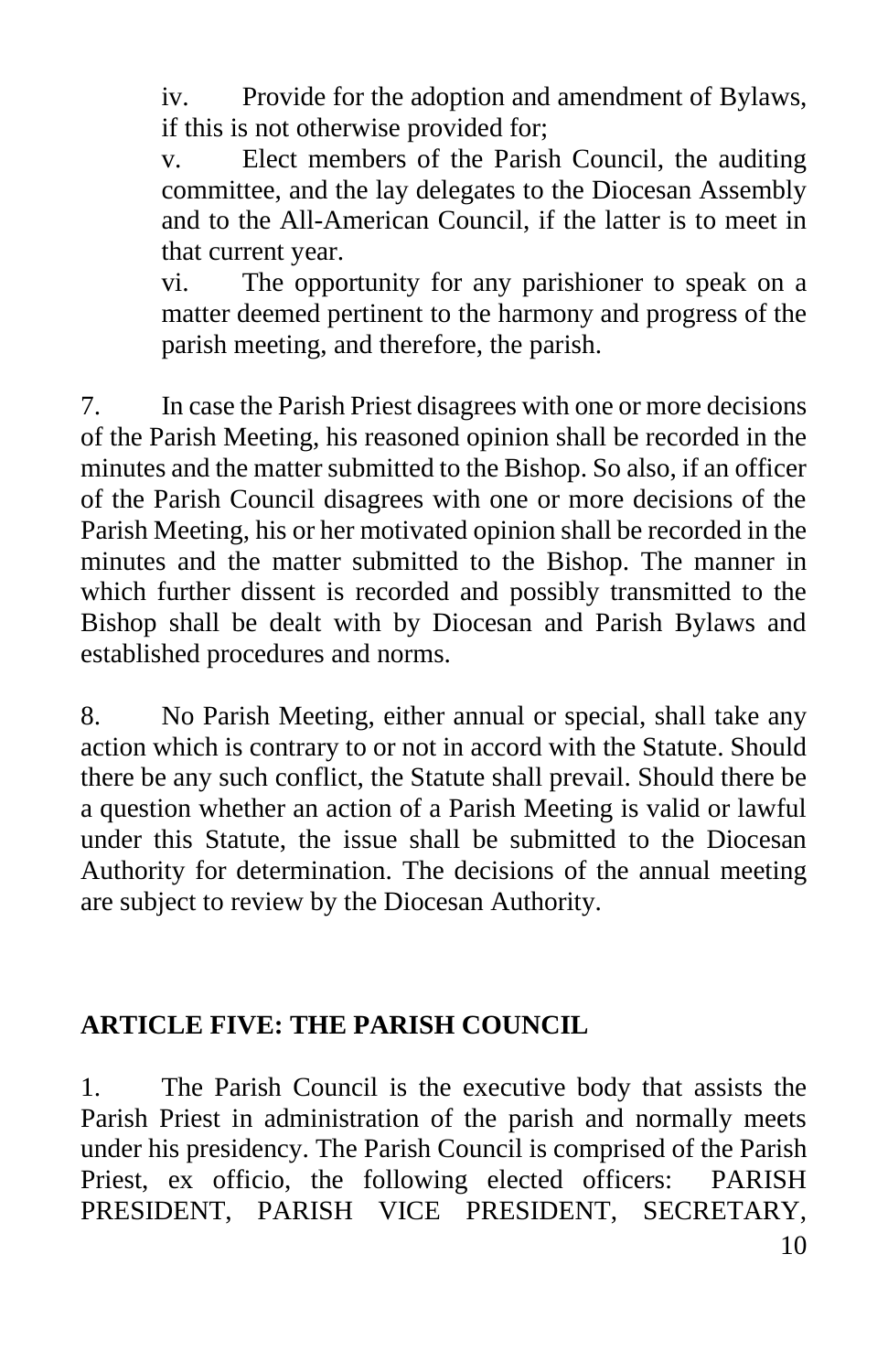TREASURER, and one (1) TRUSTEE for every fifteen (15) parishioners "in good standing".

The Parish Council seeks to foster the spiritual and material welfare of the parish.

2. All lay members of the parish council shall be elected each year at the annual parish meeting and shall serve for a term of one (1) year, or until their successors have been duly qualified and elected. No lay member shall concurrently hold more than one elected office. Spouses are not eligible to be members of the parish council concurrently. Each elected member of the parish council, auditing committee and the financial secretary shall assume their duties only after their election has been approved by the Diocesan Authority and they have taken the prescribed Oath of Office administered by the Rector

3. Regular meetings of the parish council shall be held on the parish premises at a date and time fixed by the parish council. A special meeting of the parish council may be called by the Rector or Parish President. The parish bulletin will serve as adequate notice of regular meetings.

4. All parish council meetings shall generally be open to all parishioners "in good standing" however, the parish council in its discretion may, under extraordinary circumstances, deem it necessary to have the parish council meeting limited only to its members.

5. The Rector and Parish President shall be ex-officio members of all such committees and other organizations affiliated with the parish either directly or by implication and using the name of the parish.

6. Seventy-five percent (75%) of the parish council members will constitute a quorum for any parish council meeting.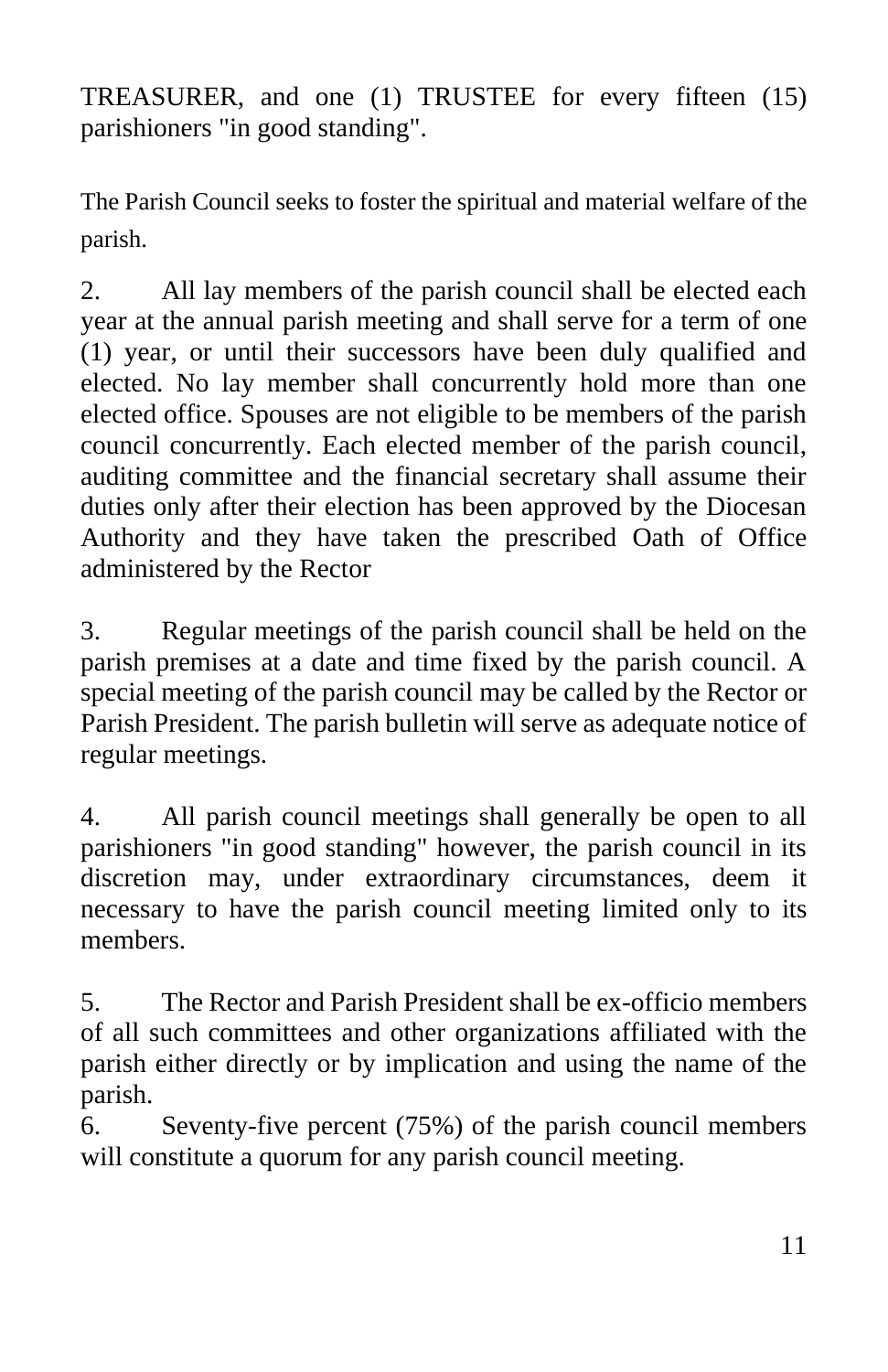7. The absence of any parish council member from two (2) consecutive regular meetings without reasonable cause is subject to dismissal as a member of the parish council.

8. The duties of the various elected lay members of the parish council shall generally be as follows;

i. PARISH PRESIDENT - The Parish President shall be the principal lay executive officer of the parish, and, subject to the control of the parish council, shall supervise and direct, together with the Rector, all of the administrative affairs of the parish. In particular, the Parish President shall look after the safekeeping of official parish documents, watch over external order during the divine services, preside over the parish council with the approval of the Rector, oversee the candle counter, welcome guests and visitors, and is responsible for the regular duties during the divine services.

ii. PARISH VICE PRESIDENT - The Parish Vice President shall, in the absence of the Parish President, assume and perform the responsibilities of the Parish President. The Parish Vice President shall also preside over the parish beautification committee, assuring the appropriate maintenance and upkeep of parish properties.

iii. SECRETARY - The Secretary shall keep accurate minutes of all parish council meetings, conduct the necessary correspondence of the parish, and perform such other duties as may be incident to the office.

iv. TREASURER - The Treasurer shall exercise stewardship of all money and funds received by the parish, assure the deposit of same in such financial depositories as shall be designated by the parish council, open his/her records for inspection by the Rector, parish council or auditing committee at any time requested, prepare regular reports to the parish council, an annual report to the parish meeting, and prepare a budget for the coming year. The Treasurer shall write checks to cover all parish expenses in accordance with the resolutions of the parish council. All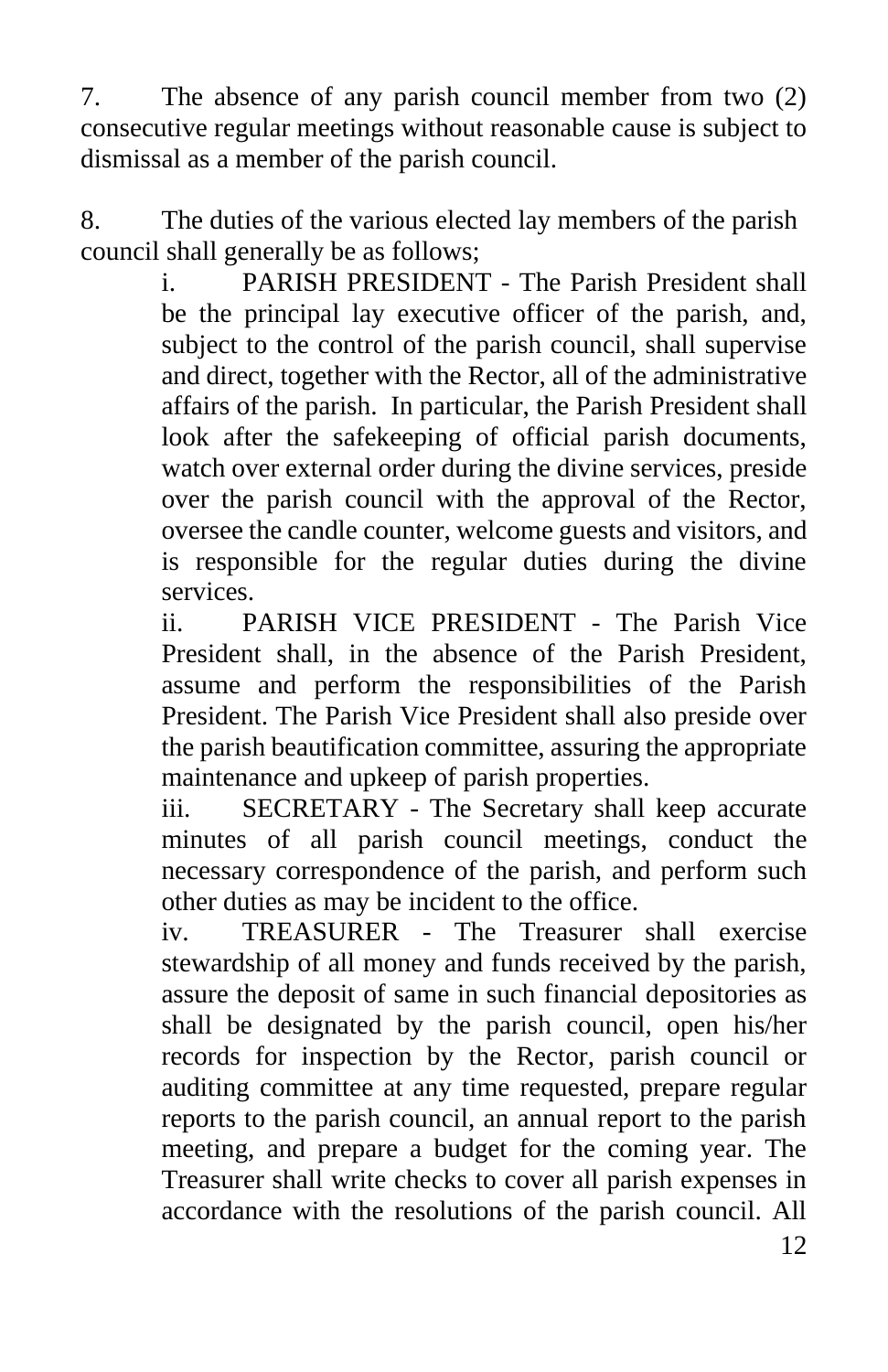checks shall be co-signed by two  $(2)$  of the three  $(3)$ following persons: Parish President, Parish Vice President, and Treasurer. The Treasurer shall also perform such other duties that may be incident to the office. The Treasurer may not count or audit any monies from regular or special collections.

v. TRUSTEES - The Trustees shall give their advice, recommendations and suggestions to the parish council in regard to the administration of the parish and shall perform other duties that may be incident to the office.

9. The parish council shall be aided in its administration by a FINANCIAL SECRETARY and AUDITING COMMITTEE, elected annually by the parish meeting.

> i. The FINANCIAL SECRETARY shall keep accurate records of envelope contributions on a weekly basis and, at year-end, submit a report to the Rector and Treasurer who will issue financial statements directly to parishioners. The parish office alone will hold the "envelope number-to- name cross reference" to assure privacy of individual contributions. No general financial statement, including names and amounts, is to be published.

> ii. The AUDITING COMMITTEE shall consist of two (2) parishioners responsible for auditing the records of the Treasurer on demand, at least semi-annually, and making a report to the annual parish meeting.

10. The following matters are within the competence of the Parish Council. The Parish Council shall:

i. Exercise fiduciary responsibility for the parish;

ii. Implement within its competence the decisions of the Parish Meeting, the Diocesan Authority, and the All-American Council;

iii. Formulate, implement, and direct stewardship programs;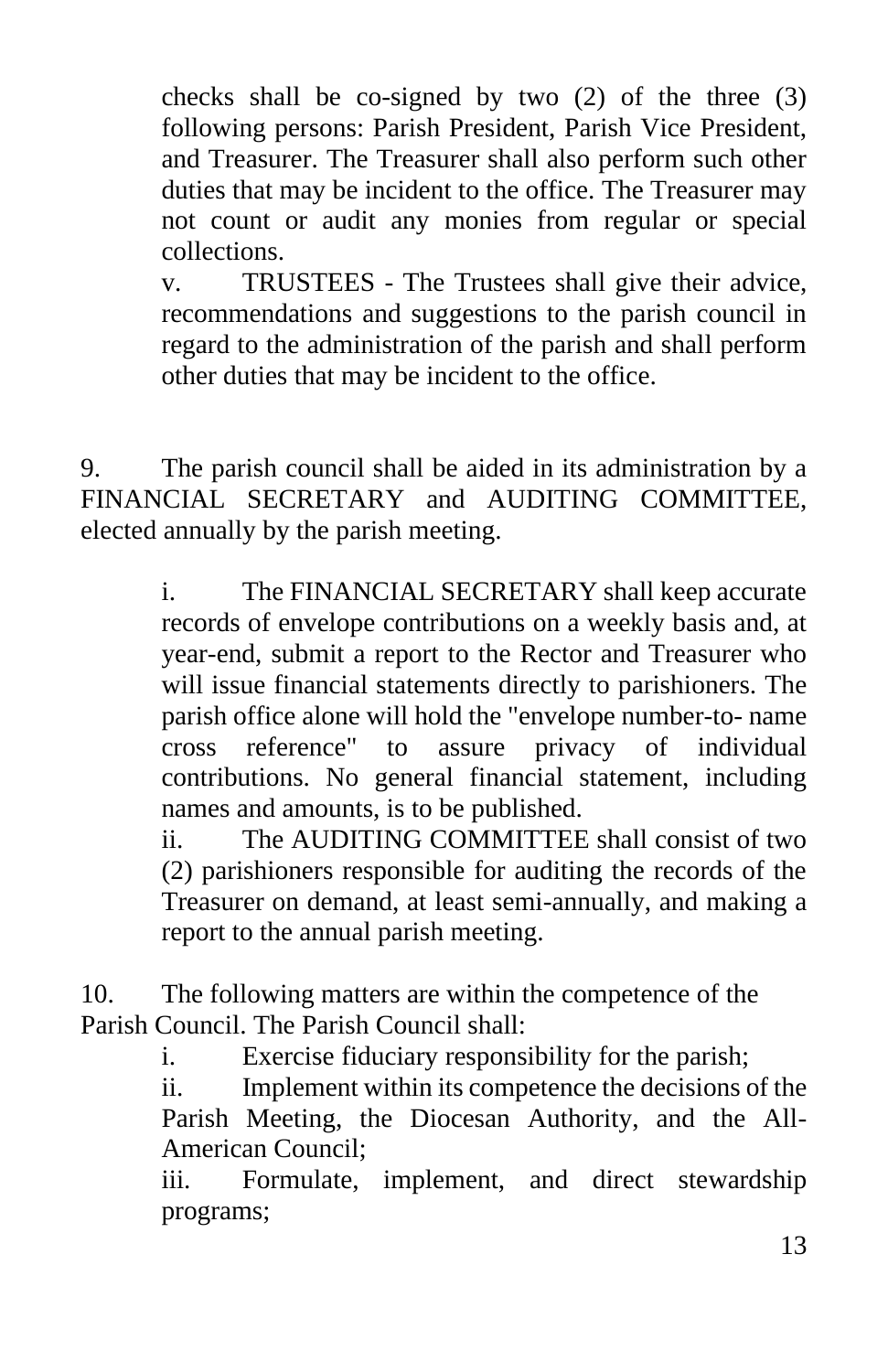iv. Oversee implementation of the budget adopted by the Parish Meeting;

v. Authorize any fundraising activity within the parish; vi. Manage, inventory, and maintain parish properties, both real and personal; Any property project anticipated to exceed \$5,000 should be submitted for at least three professional estimates.

vii. Regulate use of parish facilities;

viii. Maintain and verify the official roster of the parish's general and voting membership;

ix. Oversee and regularly receive reports from parish ministries and organizations;

x. Prepare reports on aspects of parish life within its competence for the annual Parish Meeting;

xi. Propose an annual budget for consideration at the annual Parish Meeting

xii. Set a date and propose an agenda for Parish Meetings.

xiii. Assuring that two parish council members, that are not the Treasurer or Auditors are available to count and audit the collection immediately following each Sunday Divine Liturgy,

xiv. Administer the affairs of the parish between parish meetings and all other matters affecting the interests of the parish or its membership which are not within the particular authority of the parish meeting or higher authority.

11. No regular or special meeting of the Parish Council shall be held without the knowledge and blessing of the Parish Priest. If the Parish Priest is unable to preside over a meeting of the Parish Council, the senior elected officer of the Parish Council shall preside with the blessing of the Parish Priest or the Bishop. In case the office of Parish Priest is vacant, until the appointment of the new Parish Priest, the senior elected officer of the Parish Council shall preside, unless the Bishop or his delegate is present.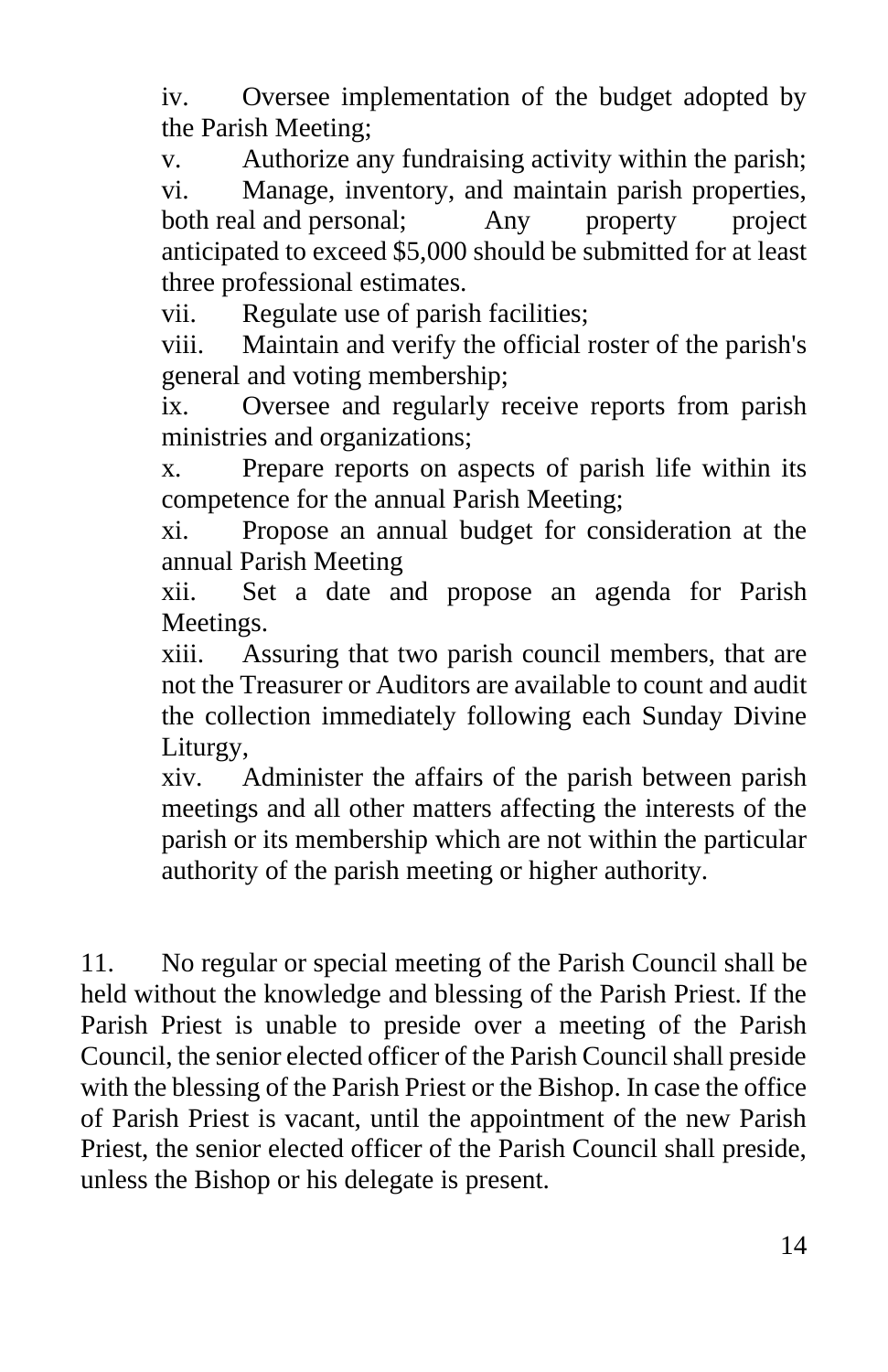12. The official minutes of all meetings of the Parish Council shall, in accordance with Diocesan or parish Bylaws, be approved, properly maintained, and made available as appropriate.

13. In case the Parish Priest disagrees with one or more decisions of the Parish Council, his reasoned opinion shall be recorded in the minutes and the matter referred to the Diocesan Authority.

# **ARTICLE SIX: PARISH INSTITUTIONS**

1. The HOLY CROSS AUXILIARY of the parish, (a) serves as an arm of the parish in various parish responsibilities, (b) provides more formal organization for parish projects, and (c) promotes additional fellowship in the parish community.

2. In order to satisfy the needs of religious education in the Orthodox Faith, a Church School must be supported by the parish with instruction under the supervision of the Rector, assisted by teachers. The Rector will also conduct adult educational programs according to need. Said programs are to be funded by the parish and seen as vital ingredients to a full and vibrant parish life.

3. All parish institutions shall be under the direct authority of the Rector.

### **ARTICLE SEVEN: PARISH FISCAL YEAR**

The Fiscal Year of the parish shall begin on the first day of January and end on the last day of December in each year.